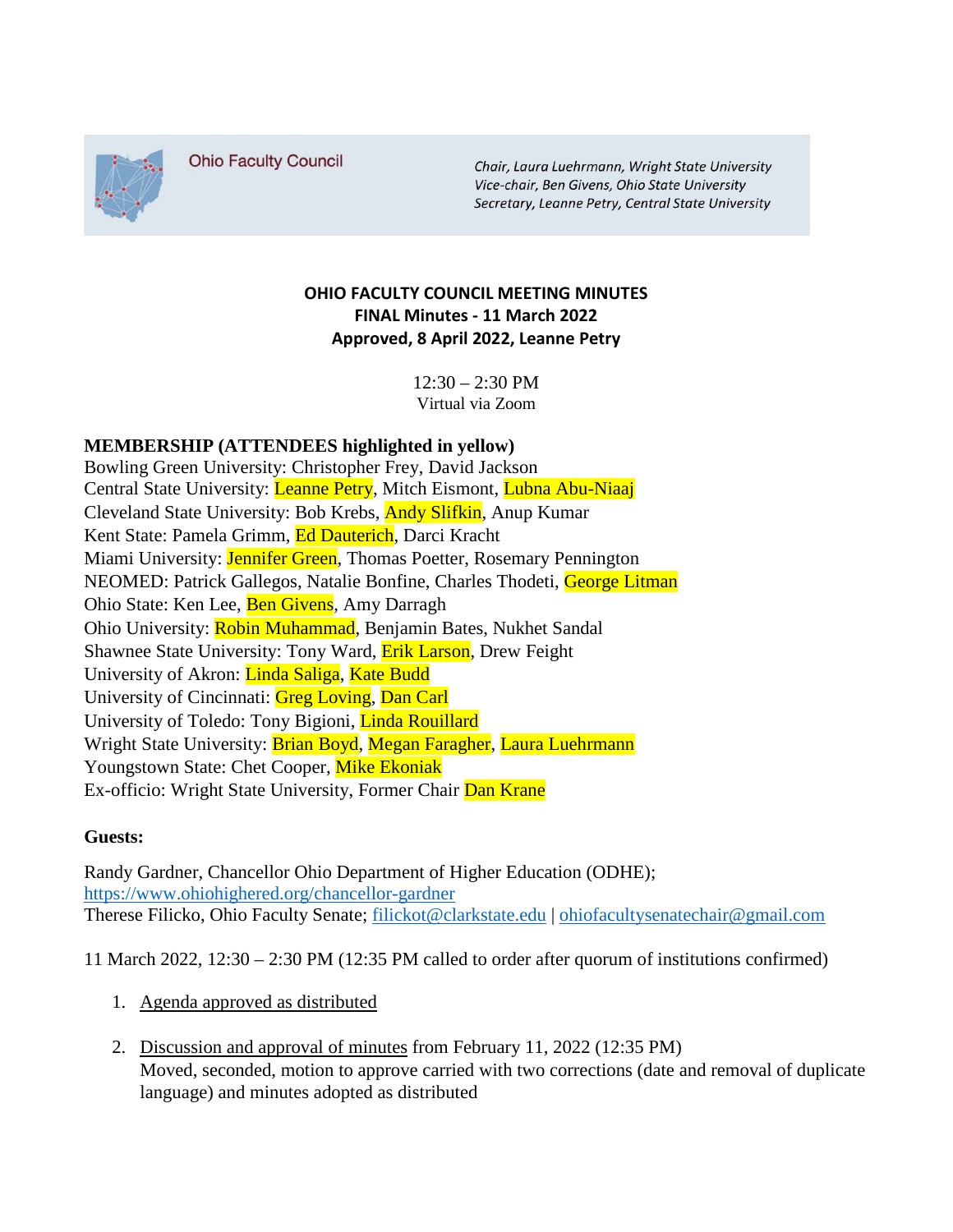- 3. Report from the OFC Executive Committee
	- a. Boards of Trustees: *Reminder*: if you have not yet spoken with your BoT Chair about a campus-wide textbook auto adopt policy, please reach out soon. Board leaders need to affirm or decline their support of a textbook auto adopt policy, *decided in consultation with faculty leaders*, no later than August 15, 2022. HB110 (see p. 147). Discussion on interpretation of bill language; Miami University shared it may not pass their Senate; University of Cincinnati and University of Akron both shared it may be passed through their Senate bodies with modifications adopted.
	- b. Collaboration with Ohio Faculty Senate: Joint resolution as the *Faculty Congress of Ohio*  (approved document draft previously distributed to members along with 11 March 2022 agenda); call for testimony may be as early as 16 March 2022; Ohio Faculty Senate individual statement is slightly different in that it will highlight the role of community colleges and that the community college presidents are not unified; community colleges are concerned about finances (i.e. funding) for new faculty positions and applied BA/BS programs as the cost of tuition at community colleges may be cheaper for students, but the expenses overall to the institutions are not much cheaper and the cost is passed onto local tax payers (i.e. local levies passed to keep community college tuition for students lower).<https://ohiohouse.gov/committees/state-and-local-government/bills/hb327>
	- c. DACA Follow-up: any actions or discussions on campuses related to the Deferred Action for Childhood Arrivals (DACA) and undocumented students' discussion from February 2022 meeting? Shawnee State and Central State have shared with their campus communities and invited conversations to begin on this topic.
	- d. SB 135 update: now in the house legislature; free speech concerns from faculty and students, under-enrolled and | or low completion programs as well as nursing program approval and the bottleneck related to clinical practicums for those students to go into hospitals. [https://www.legislature.ohio.gov/legislation/legislation-committee](https://www.legislature.ohio.gov/legislation/legislation-committee-documents?id=GA134-SB-135)[documents?id=GA134-SB-135](https://www.legislature.ohio.gov/legislation/legislation-committee-documents?id=GA134-SB-135)
	- e. Teaching and Service Awards on OFC Campuses: discussion invited and members requested to share information about university-wide teaching and service awards on each campus using this shared document link: [https://docs.google.com/document/d/1A4yRkF6YWL2ejp6l4ArtlBnUJwOeloq\\_GIwceA](https://docs.google.com/document/d/1A4yRkF6YWL2ejp6l4ArtlBnUJwOeloq_GIwceATUxBo/edit?usp=sharing) [TUxBo/edit?usp=sharing](https://docs.google.com/document/d/1A4yRkF6YWL2ejp6l4ArtlBnUJwOeloq_GIwceATUxBo/edit?usp=sharing)
- 4. Guest Speaker for 11 March 2022 OFC Meeting: Chancellor Randy Gardner (1:15 PM); OFC institutional members introduced themselves to the Chancellor; discussions with Chancellor Gardner focused on updates on initiatives and ways in which OFC member institutions can work together to benefit the economy and workforce development in Ohio.